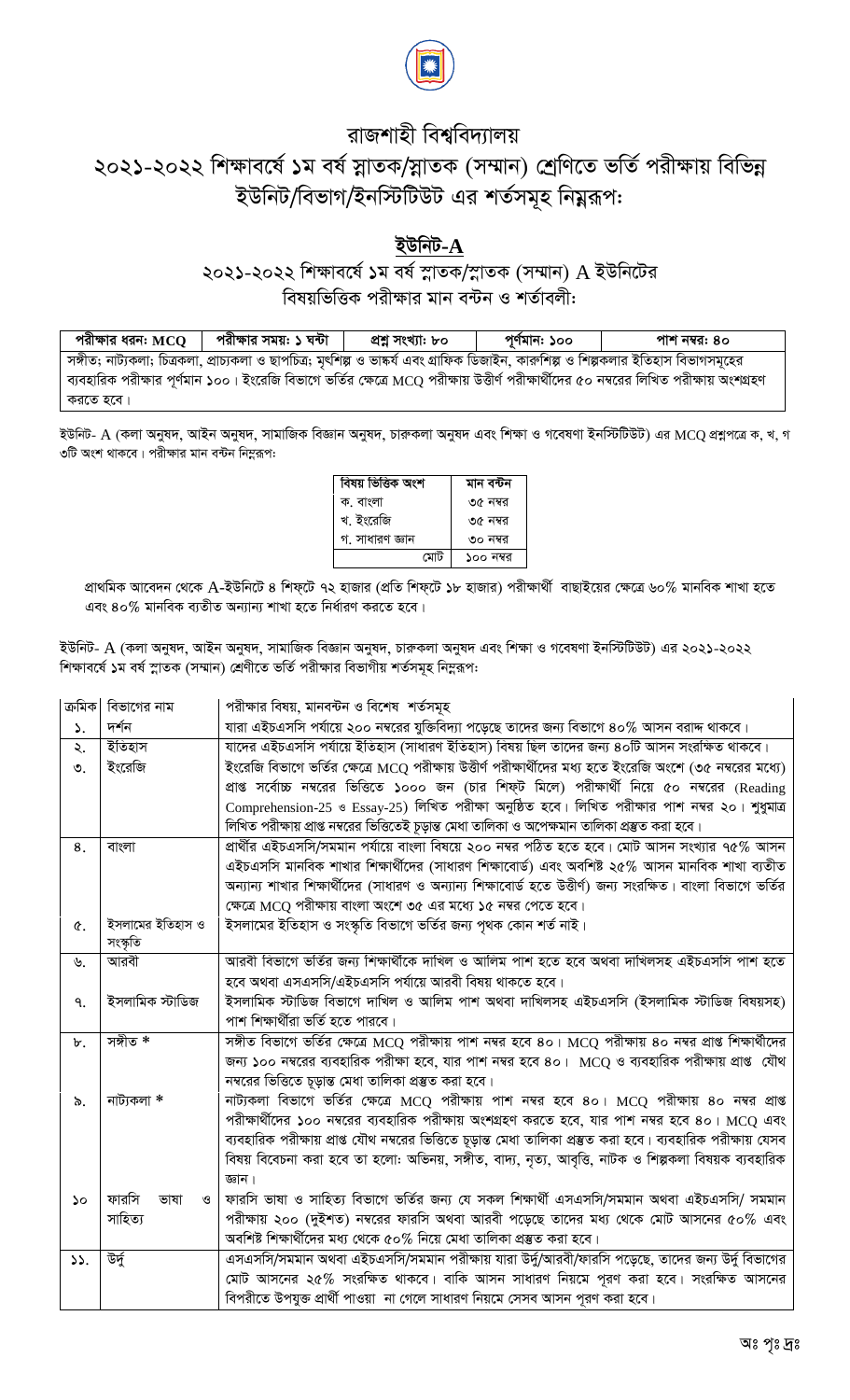| ১২.              | সংস্কৃত                     | সংস্কৃত বিভাগে ভৰ্তির  জন্য পৃথক কোন শৰ্ত নাই।                                                                 |
|------------------|-----------------------------|----------------------------------------------------------------------------------------------------------------|
| 50.              | আইন                         | আইন বিভাগে ভর্তির জন্য MCQ পরীক্ষায় বাংলা ও ইংরেজিতে ন্যূনতম যোগ্যতাসূচক ৪০% নম্বর পেতে হবে।                  |
|                  |                             |                                                                                                                |
| 58.              | আইন ও ভূমি প্ৰশাসন          | আইন ও ভূমি প্রশাসন বিভাগে ভর্তির জন্য MCQ পরীক্ষায় বাংলা ও ইংরেজিতে ন্যূনতম যোগ্যতাসূচক ৪০% নম্বর             |
|                  |                             | পেতে হবে।                                                                                                      |
| ነ৫.              | অৰ্থনীতি                    | অৰ্থনীতি বিভাগে ভৰ্তিচ্ছু শিক্ষাৰ্থীদের এইচএসসি পৰ্যায়ে গণিত/অৰ্থনীতি বিষয়ে ২০০ নম্বর পঠিত হতে হবে এবং       |
|                  |                             | কমপক্ষে 'A-' (A Minus) গ্ৰেড থাকতে হবে।                                                                        |
| $\mathcal{Y}$ ৬. | রাষ্ট্রবিজ্ঞান              | রাষ্ট্রবিজ্ঞান বিভাগে ভর্তির জন্য পৃথক কোন শর্ত নাই।                                                           |
| 39.              | সমাজকৰ্ম                    | সমাজকৰ্ম বিভাগে ভৰ্তির জন্য পৃথক কোন শৰ্ত নাই।                                                                 |
| $\delta b$ .     | সমাজবিজ্ঞান                 | সমাজবিজ্ঞান বিভাগে ভৰ্তির জন্য পৃথক কোন শর্ত নাই।                                                              |
| ১৯.              | গণযোগাযোগ<br>$\mathcal{O}$  | গণযোগাযোগ ও সাংবাদিকতা বিভাগে ভর্তির জন্য পৃথক কোন শর্ত নাই।                                                   |
|                  | সাংবাদিকতা                  |                                                                                                                |
| ২০.              | ইনফরমেশন সায়েন্স           | ইনফরমেশন সায়েন্স এন্ড লাইব্রেরী ম্যানেজমেন্ট বিভাগে ভর্তির জন্য পৃথক কোন শর্ত নাই।                            |
|                  | এন্ড লাইব্রেরী              |                                                                                                                |
|                  | ম্যানেজমেন্ট                |                                                                                                                |
| ২১.              | লোক প্ৰশাসন                 | লোক প্রশাসন বিভাগে ভর্তির জন্য পৃথক কোন শর্ত নাই।                                                              |
| ২২.              | নৃবিজ্ঞান                   | নৃবিজ্ঞান বিভাগে ভর্তির জন্য MCQ পরীক্ষায় ইংরেজিতে যোগ্যতাসূচক ৪০% নম্বর পেতে হবে। মোট আসন                    |
|                  |                             | সংখ্যার ৬০% আসন বিজ্ঞান শাখার শিক্ষার্থীদের, ৩০% আসন মানবিক শাখার শিক্ষার্থীদের এবং ১০% আসন                    |
|                  |                             | বাণিজ্য শাখার শিক্ষার্থীদের জন্য সংরক্ষিত থাকবে।                                                               |
| ২৩.              | ফোকলোর                      | ফোকলোর বিভাগে ভর্তির জন্য পৃথক কোন শর্ত নাই।                                                                   |
| 28.              | আন্তর্জাতিক সম্পর্ক         | আন্তর্জাতিক সম্পর্ক বিভাগে ভর্তির জন্য পৃথক কোন শর্ত নাই।                                                      |
| ২৫.              | চিত্ৰকলা,<br>$\ast$         | চিত্রকলা, প্রাচ্যকলা ও ছাপচিত্র বিভাগে ভর্তির জন্য MCQ পরীক্ষায় উত্তীর্ণ পরীক্ষার্থীদের ১০০ নম্বরের ব্যবহারিক |
|                  | প্ৰাচ্যকলা                  | পরীক্ষায় অংশগ্রহণ করতে হবে। ব্যবহারিক পরীক্ষায় পাশ নম্বর ৪০। $\,$ MCQ পরীক্ষায় প্রাপ্ত নম্বরের ২০% এবং      |
|                  | ও ছাপচিত্ৰ                  | ব্যবহারিক পরীক্ষায় প্রাপ্ত নম্বরের ৮০% এর সমন্বয়ে  চূড়ান্ত মেধা তালিকা তৈরি করা হবে।                        |
| ২৬.              | মূৰ্ণিল্প ও ভাস্কৰ্য $\ast$ | মূৎশিল্প ও ভাস্কর্য বিভাগে ভর্তির জন্য MCQ পরীক্ষায় উত্তীর্ণ পরীক্ষার্থীদের ১০০ নম্বরের ব্যবহারিক পরীক্ষায়   |
|                  |                             | অংশগ্রহণ করতে হবে। ব্যবহারিক পরীক্ষায় পাশ নম্বর ৪০। MCQ পরীক্ষায় প্রাপ্ত নম্বরের ২০% এবং ব্যবহারিক           |
|                  |                             | পরীক্ষায় প্রাপ্ত নম্বরের $\,$ ৮০% এর সমন্বয়ে  চূড়ান্ত মেধা তালিকা তৈরি করা হবে।                             |
| ২৭.              | গ্ৰাফিক * ডিজাইন,           | গ্রাফিক ডিজাইন, কারুশিল্প ও শিল্পকলার ইতিহাস বিভাগে MCQ পরীক্ষায় উত্তীর্ণ পরীক্ষার্থীদের ১০০ নম্বরের          |
|                  | কারুশিল্প ও                 | ব্যবহারিক পরীক্ষায় অংশগ্রহণ করতে হবে। ব্যবহারিক পরীক্ষায় পাশ নম্বর ৪০। MCQ পরীক্ষায় প্রাপ্ত নম্বরের         |
|                  | শিল্পকলার ইতিহাস            | ২০% এবং ব্যবহারিক পরীক্ষায় প্রাপ্ত নম্বরের ৮০% এর সমন্বয়ে চূড়ান্ত মেধা তালিকা তৈরি করা হবে।                 |
| ২৮.              | শিক্ষা ও গবেষণা             | শিক্ষা ও গবেষণা ইনস্টিটিউটে ভর্তির জন্য ইংরেজিতে যোগ্যতাসূচক ৪০% নম্বর পেতে হবে। MCQ পরীক্ষায় প্রাপ্ত         |
|                  | ইনস্টিটিউট                  | নম্বরের ভিত্তিতে মোট আসনের ২০টি বিজ্ঞান শাখা, ১৫টি মানবিক শাখা এবং ১৫টি বাণিজ্য শাখার শিক্ষার্থীদের জন্য       |
|                  |                             | সংরক্ষিত থাকবে।                                                                                                |

সঙ্গীত/ নাট্যকলা/ চিত্রকলা, প্রাচ্যকলা ও ছাপচিত্র/ মৃৎশিল্প ও ভাস্কর্য/ গ্রাফিক ডিজাইন, কারুশিল্প ও শিল্পকলার ইতিহাস বিভাগে<br>ভর্তিচ্ছুক প্রার্থীদের MCQ পরীক্ষার ফল প্রকাশ হওয়ার ০৩ (তিন) দিনের মধ্যে ব্যবহারিক পরীক্ষায় অ  $\ast$ 

অঃ পৃঃ দ্রঃ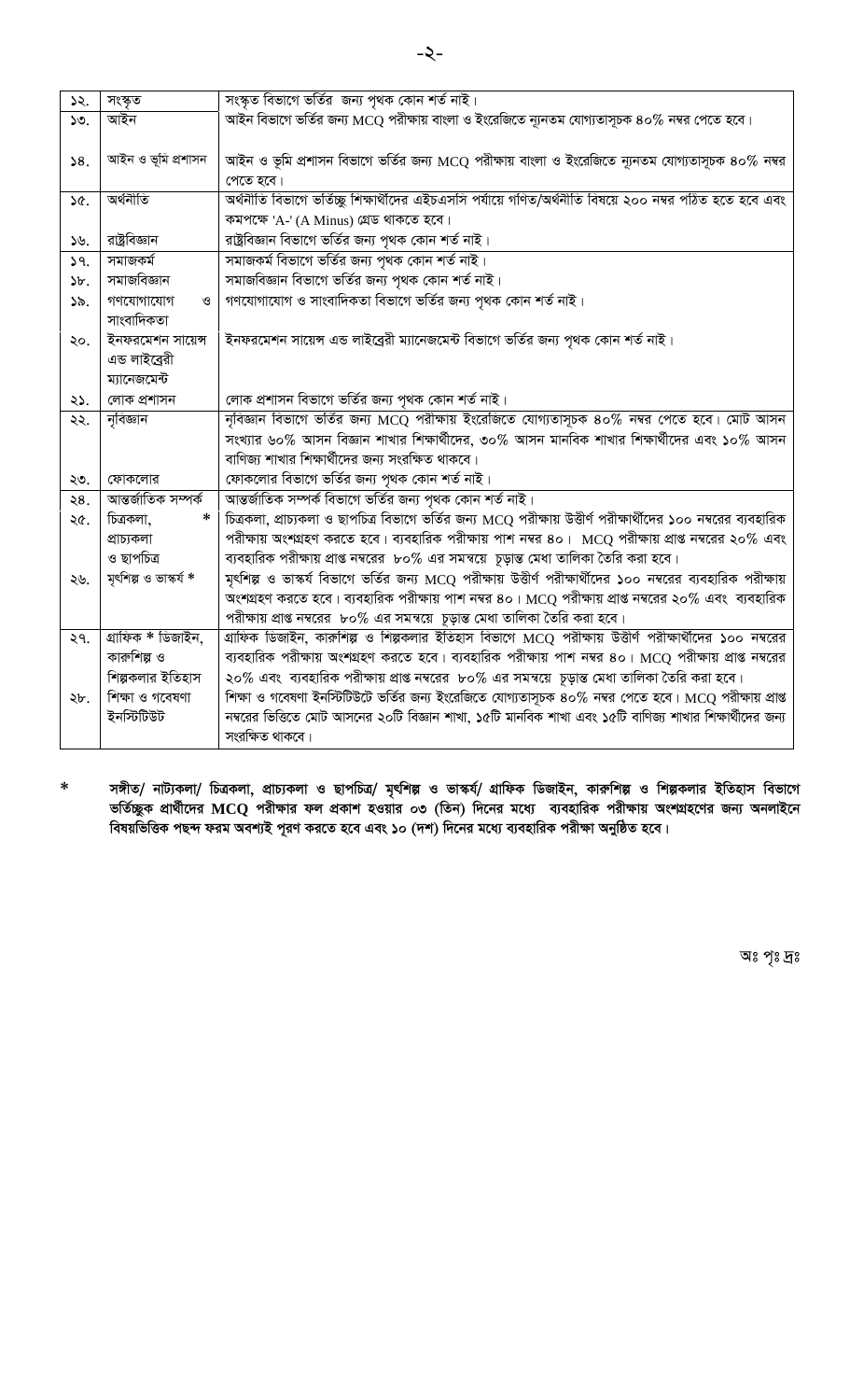#### ইউনিট- $B$

### ২০২১-২০২২ শিক্ষা বর্ষে ১ম বর্ষ স্নাতক /স্নাতক (সম্মান) B ইউনিটের বিষয়ভিত্তিক পরীক্ষার মান বন্টন ও শর্তাবলী:

শৰ্তসমূহ:

১। বাণিজ্য ও অ-বাণিজ্য (বিজ্ঞান ও মানবিক) উভয় গ্রুপের শিক্ষার্থীরা ভর্তি পরীক্ষায় আবেদন করতে পারবে।

২। বাণিজ্য ও অ-বাণিজ্য গ্রুপের শিক্ষার্থীদের নিয়ুলিখিত বিষয়সমূহের উপর MCQ পদ্ধতিতে ভর্তি পরীক্ষায় অংশগ্রহণ করতে হবে।

|               | পরীক্ষার ধরনः $\mathbf{M}\mathbf{C}\mathbf{Q}$ | পরীক্ষার সময়: ১ ঘন্টা | প্ৰশ্ন সংখ্যা: ৮০ |    | পূর্ণমান: ১০০ |                            | পাশ নম্বর: ৪০ |
|---------------|------------------------------------------------|------------------------|-------------------|----|---------------|----------------------------|---------------|
|               | $\overline{\ast}$ বাণিজ্য গ্রুপ (MCQ)          |                        |                   |    |               | $**$ অ-বাণিজ্য গ্রুপ (MCQ) |               |
|               | বিষয়                                          |                        | নম্বর             |    | বিষয়         |                            | নম্বর         |
| ক)            | বাংলা                                          |                        | ১০                | ক  | বাংলা         |                            | ২০            |
| খ)            | ইংরেজি                                         |                        | ২৫                | খ) | ইংরেজি        |                            | $\circ$       |
| গ)            | ব্যবসায় সংগঠন ও ব্যবস্থাপনা                   |                        | ২৫                | গ) | সাধারণ জ্ঞান  |                            | ২৫            |
| श)            | হিসাববিজ্ঞান                                   |                        | ২৫                | श) | আইসিটি        |                            | ২৫            |
| $\mathcal{B}$ | আইসিটি                                         |                        | ১৫                |    |               |                            |               |
|               |                                                |                        | মোট<br>১০০        |    |               | মোট                        | ১০০           |

প্রাথমিক আবেদনপত্র হতে B ইউনিটে প্রতি শিফ্টে ১৮ (আঠার) হাজার করে ৪ (চার) শিফ্টে সর্বোচ্চ ৭২ (বাহাত্তর) হাজার পরীক্ষার্থী নির্বাচন করা হবে।

- ৩) ব্যবসায় প্রশাসন ইনস্টিটিউট (আইবিএ)-এ ভর্তির জন্য MCQ পরীক্ষায় বাণিজ্য ও অ-বাণিজ্য উভয় গ্রুপের পরীক্ষার্থীদের ইংরেজিতে ন্যূনতম  $80\%$  নম্বর পেতে হবে।
- 8) B ইউনিটের অধীনস্থ বিভাগসমূহ ও আইবিএ এর আসন সংখ্যা নিমুরূপ:

|               |                                       |               | আসন সংখ্যা    |              |     |
|---------------|---------------------------------------|---------------|---------------|--------------|-----|
|               | বিভাগ                                 | বাণিজ্য গ্ৰুপ | বিজ্ঞান গ্ৰুপ | মানবিক গ্ৰুপ | মোট |
| ক)            | হিসাববিজ্ঞান ও তথ্য ব্যবস্থা          | ১০০           | ०१            | ೦೨           | 550 |
| খ)            | ম্যানেজমেন্ট স্টাডিজ                  | ৮৫            | ১২            | ೦೨           | ১০০ |
| গ)            | মাৰ্কেটিং                             | ৮৫            | ২২            | ೦೨           | 550 |
| ঘ)            | ফাইন্যান্স                            | ৮৫            | ১২            | ೦೨           | ১০০ |
| ঙ)            | ব্যাংকিং ও ইনস্যুরেন্স                | ৫০            | ob            | ০২           | ৬০  |
| $\mathcal{D}$ | ট্যুরিজম এন্ড হসপিটালিটি ম্যানেজমেন্ট | ২৫            | 08            | ০১           | ৩০  |
| ছ)            | ব্যবসায় প্রশাসন ইনস্টিটিউট (আইবিএ)   | ২৫            | ২০            | οG           | &o  |
|               | সৰ্বমোট                               | 800           | ৮৫            | ২০           | ৫৬০ |

\*বাণিজ্য (বাণিজ্য ও ডিপ্লোমা-ইন-কমার্স)

\*\*অ-বাণিজ্য (মানবিক, বিজ্ঞান, ডিপ্লোমা-ইন-ইঞ্জিনিয়ারিং)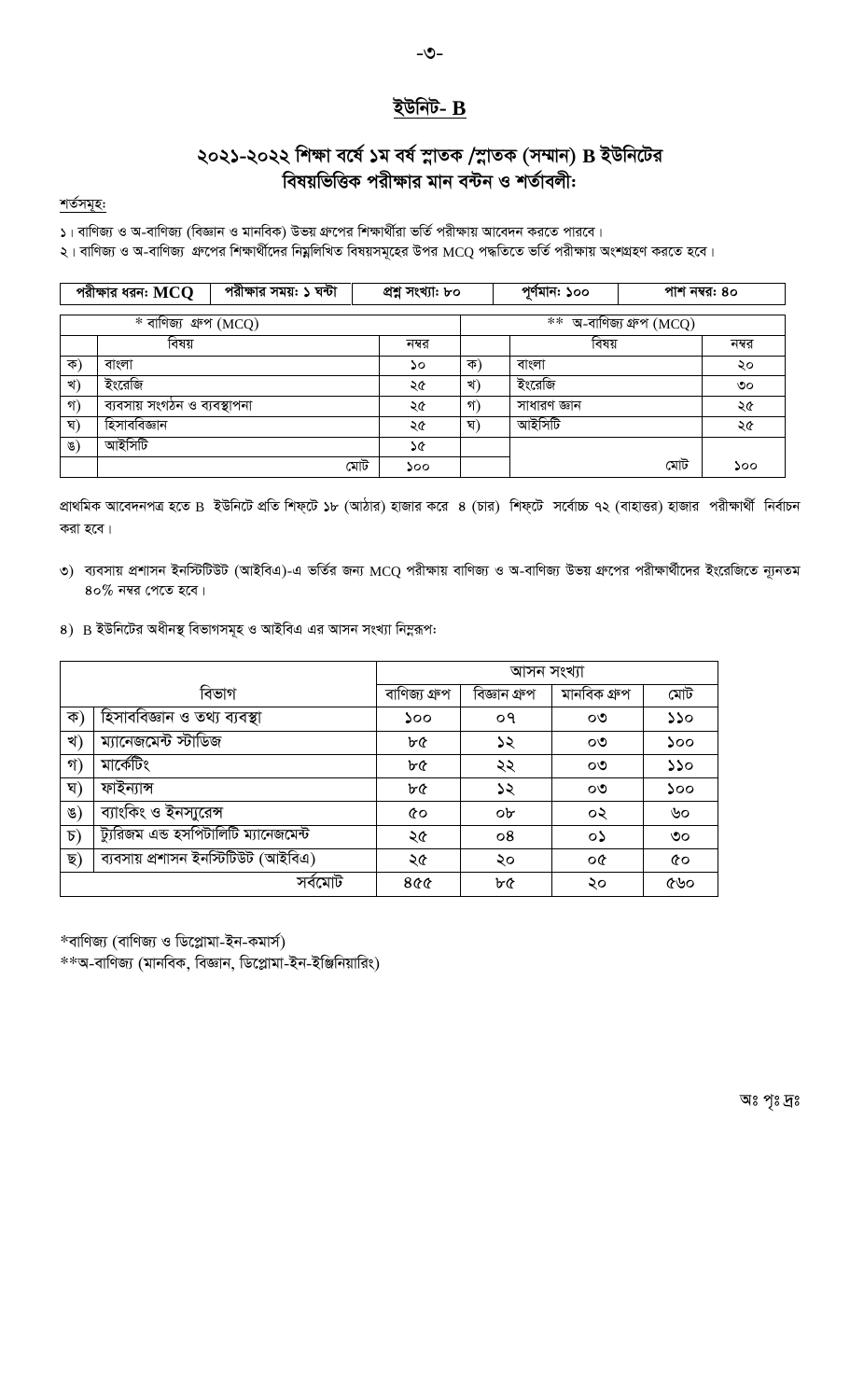# ইউনিট- $C$ ২০২১-২০২২ শিক্ষা বর্ষে ১ম বর্ষ স্নাতক /স্নাতক (সম্মান) C ইউনিটের<br>বিষয়ভিত্তিক পরীক্ষার মান বন্টন ও শর্তাবলী:

| পরীক্ষার ধরন: $\mathrm{M}\mathrm{C}\mathrm{Q}$      |                 | পরীক্ষার সময়: ১ ঘন্টা                         |        | প্ৰশ্ন সংখ্যা: ৮০                                    |                                                                                                                                  | পূর্ণমান: ১০০ |           | পাশ নম্বর: ৪০ |
|-----------------------------------------------------|-----------------|------------------------------------------------|--------|------------------------------------------------------|----------------------------------------------------------------------------------------------------------------------------------|---------------|-----------|---------------|
|                                                     |                 |                                                |        |                                                      |                                                                                                                                  |               |           |               |
| অনুষদ ও বিভাগ                                       |                 |                                                |        |                                                      | পরীক্ষার বিষয়, মান বন্টন ও বিশেষ শর্ত                                                                                           |               |           |               |
| বিজ্ঞান অনুষদ <b>:</b><br>১. গণিত<br>পদার্থবিজ্ঞান  | $\bf{I}$        | বিজ্ঞান শাখা                                   |        |                                                      | ভর্তি পরীক্ষা দুইটি শাখায় অনুষ্ঠিত হবে:(বিজ্ঞান ও অ-বিজ্ঞান শাখা)                                                               |               |           |               |
| রসায়ন<br>8. পরিসংখ্যান                             |                 | মান বন্টন:                                     |        |                                                      |                                                                                                                                  |               |           |               |
| ৫. প্রাণরসায়ন ও অণুপ্রাণবিজ্ঞান                    |                 | শাখা                                           |        | বিষয়                                                | প্রশ্নের সংখ্যা                                                                                                                  | নম্বর         | মোট নম্বর |               |
| ৬. ফার্মেসী                                         |                 | ক                                              | পদাৰ্থ |                                                      | ২৫                                                                                                                               |               | 05.36     |               |
| ৭. পপুলেশন সায়েন্স এন্ড<br>হিউম্যান রিসোর্স        |                 | (আবশ্যিক)                                      | রসায়ন |                                                      | ২৫                                                                                                                               | ১.২৫          | 05.36     |               |
| ডেভেলপমেন্ট                                         |                 |                                                |        | আই.সি.টি.                                            | Q                                                                                                                                |               | ৬.২৫      |               |
| ৮. ফলিত গণিত                                        |                 | খ                                              | গণিত   | জীববিদ্যা                                            | ২৫                                                                                                                               |               |           |               |
| ৯. শারীরিক শিক্ষা ও ক্রীড়া                         |                 | (ঐচ্ছিক)                                       |        | জীববিদ্যা+গণিত                                       | ২৫<br>$50+52$                                                                                                                    | ১.২৫          | 02.30     |               |
| বিজ্ঞান                                             |                 |                                                |        | মোট                                                  | bo                                                                                                                               |               | ১০০       |               |
| জীব বিজ্ঞান অনুষদ <b>:</b>                          |                 |                                                |        |                                                      |                                                                                                                                  |               |           |               |
| ১০. মনোবিজ্ঞান<br>১১. উদ্ভিদবিজ্ঞান                 |                 |                                                |        |                                                      |                                                                                                                                  |               |           |               |
| ১২. প্রাণিবিদ্যা                                    |                 |                                                |        |                                                      |                                                                                                                                  |               |           |               |
| ১৩. জেনেটিক ইঞ্জিনিয়ারিং এন্ড                      |                 |                                                |        |                                                      | প্রাথমিক আবেদনপত্র হতে  C ইউনিটে প্রতি শিফ্টে ১৮ (আঠার) হাজার করে ৪ (চার) শিফ্টে সর্বোচ্চ ৭২                                     |               |           |               |
| বায়োটেকনোলজি                                       |                 | (বাহাত্তর) হাজার পরীক্ষার্থী নির্বাচন করা হবে। |        |                                                      |                                                                                                                                  |               |           |               |
| ১৪. চিকিৎসা মনোবিজ্ঞান                              |                 | শৰ্তাবলী:                                      |        |                                                      |                                                                                                                                  |               |           |               |
| ১৫. মাইক্রোবায়োলজি                                 |                 |                                                |        |                                                      |                                                                                                                                  |               |           |               |
| কৃষি অনুষদ:                                         | ۵.              |                                                |        |                                                      | যে সকল ভর্তিচ্ছু শিক্ষার্থী ক সহ খ শাখার জীববিদ্যা + গণিত বিষয়ে উত্তর দিবে তারা $\bf C$ ইউনিটের সব                              |               |           |               |
| ১৬. এগ্রোনোমী এন্ড এগ্রিকাচারাল<br>এক্সটেনশন        |                 | বিভাগে ভৰ্তির জন্য বিবেচিত হবে।                |        |                                                      |                                                                                                                                  |               |           |               |
| ১৭. ক্রপ সায়েন্স এন্ড টেকনোলজি                     | ২.              |                                                |        |                                                      | যে সকল ভর্তিচ্ছু শিক্ষার্থী ক সহ খ শাখায় শুধুমাত্র গণিত বিষয়ে উত্তর দিবে তারা শুধুমাত্র $\rm{C}$ ইউনিটের                       |               |           |               |
| প্ৰকৌশল অনুষদ:                                      |                 |                                                |        |                                                      | গণিত,পদার্থবিজ্ঞান, রসায়ন, পরিসংখ্যান, পপুলেশন সায়েন্স এন্ড হিউম্যান রিসোর্স ডেভেলপমেন্ট, ফলিত                                 |               |           |               |
| ১৮ ফলিত রসায়ন ও রসায়ন                             |                 |                                                |        |                                                      | গণিত, শারীরিক শিক্ষা ও ক্রীড়া বিজ্ঞান, ভূগোল ও পরিবেশবিদ্যা, ভূতত্ত্ব ও খনিবিদ্যা, মনোবিজ্ঞান, ফলিত                             |               |           |               |
| প্ৰকৌশল                                             |                 |                                                |        |                                                      | রসায়ন ও রসায়ন প্রকৌশল, কম্পিউটার সায়েন্স এন্ড ইঞ্জিনিয়ারিং, ইনফরমেশন এন্ড কমিউনিকেশন                                         |               |           |               |
| ১৯. কম্পিউটার সায়েন্স এন্ড                         |                 |                                                |        |                                                      | ইঞ্জিনিয়ারিং, ম্যাটেরিয়ালস্ সায়েন্স এন্ড ইঞ্জিনিয়ারিং, ইলেকট্রিক্যাল এন্ড ইলেকট্রনিক ইঞ্জিনিয়ারিং বিভাগে                    |               |           |               |
| ইঞ্জিনিয়ারিং                                       |                 | ভৰ্তির জন্য বিবেচিত হবে।                       |        |                                                      |                                                                                                                                  |               |           |               |
| ২০. ইনফরমেশন এন্ড<br>কমিউনিকেশন ইঞ্জিনিয়ারিং       |                 |                                                |        |                                                      | যে সকল ভর্তিচ্ছু শিক্ষার্থী ক সহ খ শাখায় শুধুমাত্র জীববিদ্যা বিষয়ে উত্তর দিবে তারা শুধুমাত্র $\boldsymbol{\mathsf{C}}$ ইউনিটের |               |           |               |
| ২১. ম্যাটেরিয়ালস্ সায়েন্স এন্ড                    | $\mathcal{O}$ . |                                                |        |                                                      |                                                                                                                                  |               |           |               |
| ইঞ্জিনিয়ারিং                                       |                 |                                                |        |                                                      | ফার্মেসী, প্রাণরসায়ন ও অণুপ্রাণ বিজ্ঞান, শারীরিক শিক্ষা ও ক্রীড়া বিজ্ঞান, ভূগোল ও পরিবেশবিদ্যা,                                |               |           |               |
| ২২. ইলেকট্রিক্যাল এন্ড                              |                 |                                                |        |                                                      | মনোবিজ্ঞান, উদ্ভিদবিজ্ঞান, প্রাণিবিদ্যা, ভূতত্তু ও খনিবিদ্যা, জেনেটিক ইঞ্জিনিয়ারিং এন্ড বায়োটেকনোলজি,                          |               |           |               |
| ইলেকট্রনিক ইঞ্জিনিয়ারিং                            |                 |                                                |        |                                                      | চিকিৎসা মনোবিজ্ঞান, মাইক্রোবায়োলজি, এগ্রোনোমী এন্ড এগ্রিকালচারাল এক্সটেনশন, ফিশারীজ,                                            |               |           |               |
| ভূ-বিজ্ঞান অনুষদ:                                   |                 |                                                |        |                                                      | ভেটেরিনারি এন্ড এনিমেল সায়েন্সেস, ক্রপ সায়েন্স এন্ড টেকনোলজি  বিভাগে ভর্তির জন্য বিবেচিত হবে।                                  |               |           |               |
| ২৩. ভূগোল ও পরিবেশবিদ্যা<br>২৪. ভূতত্তু ও খনিবিদ্যা | 8.              |                                                |        | ভর্তি পরীক্ষায়  ক (আবশ্যিক) শাখায় ন্যূনতম ২৫ নম্বর |                                                                                                                                  |               |           |               |
| ফিশারীজ অনুষদ:                                      |                 |                                                |        |                                                      | খ (ঐচ্ছিক) শাখায় ন্যূনতম ১০ নম্বর সহ পাশ নম্বর ৪০।                                                                              |               |           |               |
| ২৫. ফিশারীজ                                         |                 |                                                |        |                                                      |                                                                                                                                  |               |           |               |
| ভেটেরিনারি এন্ড এনিমেল                              | ¢.              |                                                |        |                                                      | বিজ্ঞান শাখা থেকে  শারীরিক শিক্ষা ও ক্রীড়া বিজ্ঞান বিভাগে ভর্তিচ্ছু শিক্ষার্থীদের OMR শীটে নির্ধারিত                            |               |           |               |
| সায়েন্সেস অনুষদ:                                   |                 |                                                |        | পছন্দের ঘরটি অবশ্যই পূরণ করতে হবে।                   |                                                                                                                                  |               |           |               |
| ২৬. ভেটেরিনারি এন্ড এনিমেল                          |                 |                                                |        |                                                      |                                                                                                                                  |               |           |               |
| সায়েন্সেস                                          |                 |                                                |        |                                                      |                                                                                                                                  |               |           |               |
|                                                     |                 |                                                |        |                                                      |                                                                                                                                  |               |           | অঃ পৃঃ দ্রঃ   |